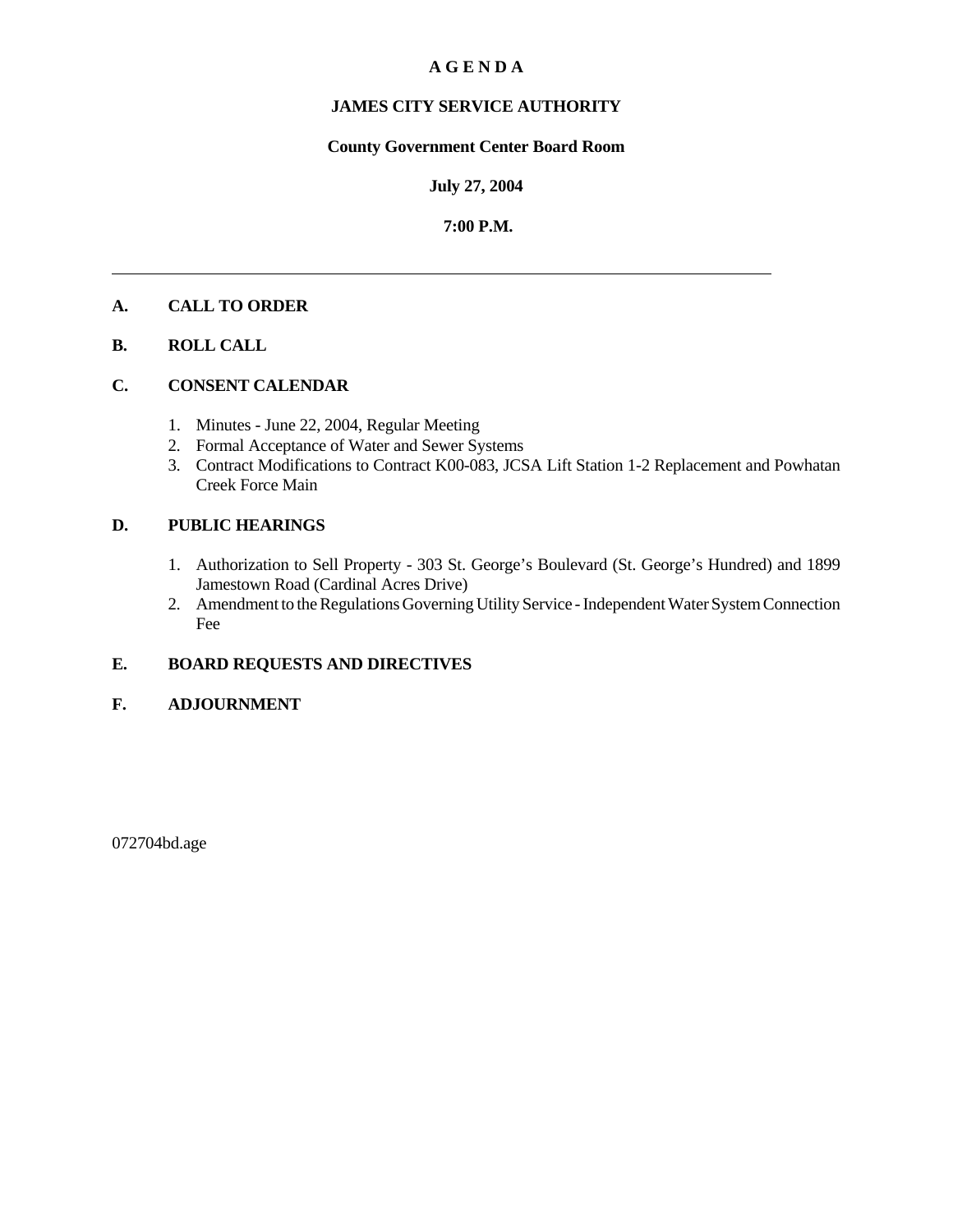# **AT A REGULAR MEETING OF THE BOARD OF DIRECTORS OF THE JAMES CITY SERVICE AUTHORITY, JAMES CITY COUNTY, VIRGINIA, HELD ON THE 22ND DAY OF JUNE 2004, AT 7:00 P.M. IN THE COUNTY GOVERNMENT CENTER BOARD ROOM, 101 MOUNTS BAY ROAD, JAMES CITY COUNTY, VIRGINIA.**

# **A. ROLL CALL**

Jay T. Harrison, Sr., Chairman John J. McGlennon, Vice Chairman Michael J. Brown M. Anderson Bradshaw Bruce C. Goodson

Sanford B. Wanner, Secretary Frank M. Morton, III, County Attorney Larry M. Foster, General Manager

## **B. CONSENT CALENDAR**

Mr. McGlennon inquired if the requested amendment to the FY 04 Operating Budget is in addition to the amendments made earlier to the James City County Budget for Hurricane Isabel expenses.

Mr. Foster stated that they are additional expenditures and that no further reimbursement is expected.

Mr. McGlennon made a motion to adopt the minutes on the Consent Calendar.

The motion passed by a unanimous voice vote.

- 1. Minutes May 25, 2004, Regular Meeting
- 2. Budget Amendments FY 04 Operating Budget

## **R E S O L U T I O N**

#### BUDGET AMENDMENTS - FY 04 OPERATING BUDGET

- WHEREAS, the Federal Emergency Management Agency (FEMA) and Virginia Municipal League (VML) have provided \$400,000 to the James City Service Authority (JCSA) for Hurricane Isabel damage costs.
- NOW, THEREFORE, BE IT RESOLVED by the Board of Directors of the James City Service Authority, James City County, Virginia, that the FY 04 Operating Budget be amended and said funds appropriated for repair and replacement activities in the amounts as shown below: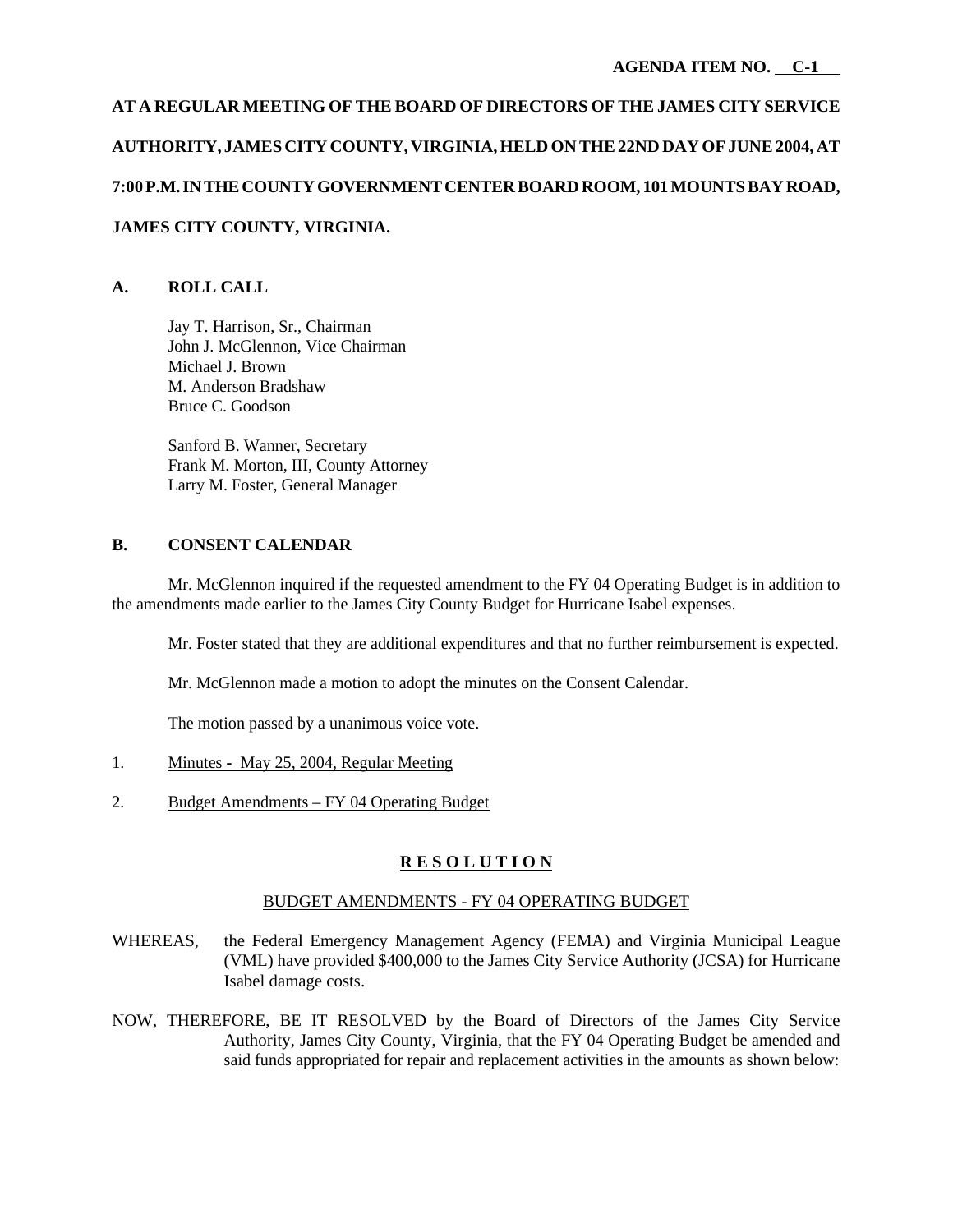| <b>FEMA</b><br>VML                              | \$239,000<br>161,000 |
|-------------------------------------------------|----------------------|
|                                                 |                      |
| Expenditures:                                   |                      |
| Administrative Fund - Operating and Maintenance | \$130,000            |
| Water Fund - Operating and Maintenance          | 40,000               |
| Sewer Fund - Operating and Maintenance          | 230,000              |
|                                                 | \$400.000            |

# **C. BOARD REQUESTS AND DIRECTIVES**

Revenues:

Mr. Foster stated that the Virginia Marine Resources Commission will hold a public hearing on the proposed King William Reservoir on August 11 and 12 at Lafayette High School.

## **D. ADJOURNMENT**

Mr. Goodson made a motion to adjourn.

The motion passed by a unanimous voice vote.

Mr. Harrison adjourned the Board at 7:47 p.m.

Sanford B. Wanner Secretary to the Board

\_\_\_\_\_\_\_\_\_\_\_\_\_\_\_\_\_\_\_\_\_\_\_\_\_\_\_\_\_\_\_

062204bd.min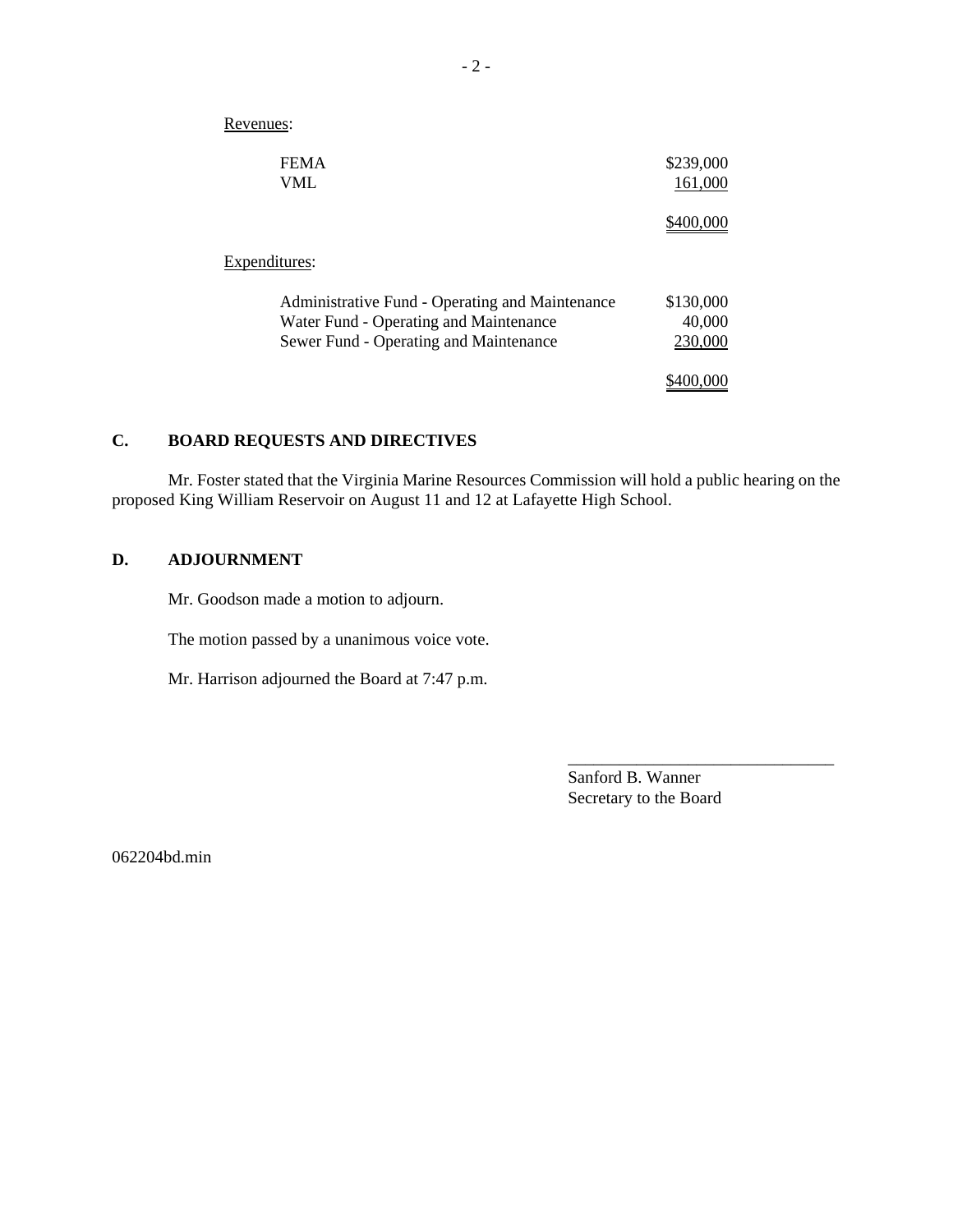DATE: July 27, 2004

TO: The Board of Directors

FROM: Larry M. Foster, General Manager, James City Service Authority

l

SUBJECT: Formal Acceptance of Water and Sewer Systems

Attached is a resolution formally accepting water and sewer systems constructed and contributed to the James City Service Authority by developers during FY 2004. The resolution lists the value of the infrastructure at the time of completion.

Staff recommends adoption of the attached resolution accepting the dedication of the infrastructure.

Larry M. Foster

\_\_\_\_\_\_\_\_\_\_\_\_\_\_\_\_\_\_\_\_\_\_\_\_\_\_\_\_\_\_\_\_\_

LMF/gb acceptance3.mem

Attachment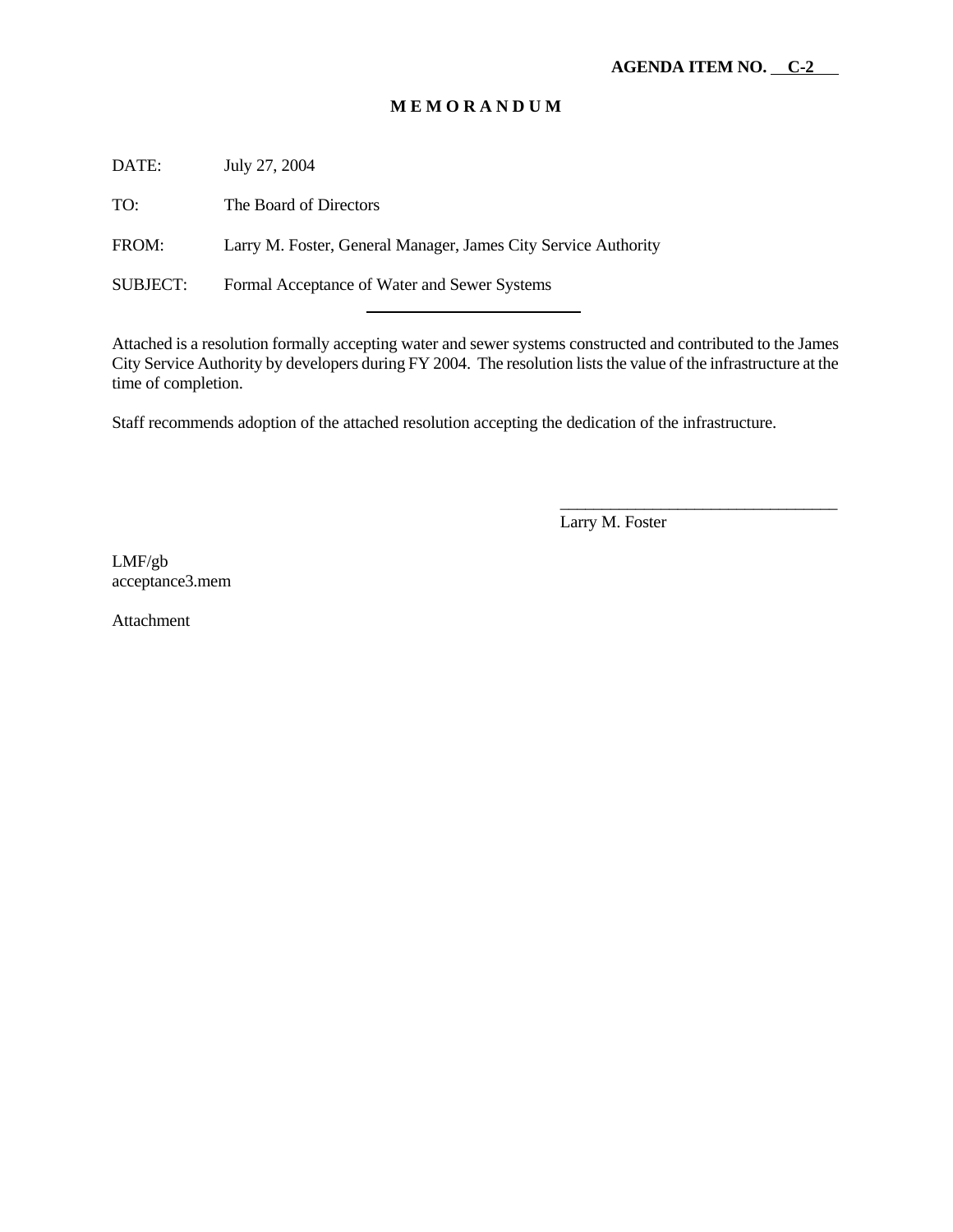#### FORMAL ACCEPTANCE OF WATER AND SEWER SYSTEMS

- WHEREAS, certain water and sewer infrastructures have been constructed by developers and dedicated to the James City Service Authority; and
- WHEREAS, these water and sewer infrastructures have been constructed in accordance with technical requirements of the James City Service Authority.
- NOW, THEREFORE, BE IT RESOLVED that the Board of Directors of the James City Service Authority, James City County, Virginia, does formally accept the dedication of the water and sewer systems listed below, as of June 30, 2004.

#### Water Dedications

Development Value

| $D0$ , $C1O1$ , $C1O1$                       |         | , uruv        |
|----------------------------------------------|---------|---------------|
| Colonial Heritage - Section 1, Phase 1       |         | \$<br>198,635 |
| Colonial Heritage Boulevard                  |         | 142,850       |
| Ford's Colony - Section 32B                  |         | 140,480       |
| Fenwick Hills - Phase 1                      |         | 307,560       |
| Lake Powell Forest - Phase 3                 |         | 85,225        |
| Powhatan Secondary - Section 7A              |         | 101,720       |
| Powhatan Secondary - Section 7B              |         | 37,225        |
| Powhatan Village - Phases 1, 2, & 3          |         | 171,895       |
| Powhatan Woods - Section 2                   |         | 165,875       |
| Stonehouse - Section 5B, Phase 1             |         | 111,370       |
| Stonehouse - Section 5B, Phase 2             |         | 46,050        |
| Stonehouse - Section 5B, Phase 3             |         | 116,165       |
| Wellington - Phase 3                         |         | 150,860       |
| Williamsburg Plantation - Section 5          |         | 77,240        |
| Williamsburg Plantation - Section 6, Phase 1 |         | 30,900        |
| Williamsburg Plantation - Sections $7 & 8$   |         | 37,850        |
|                                              | Totals: | \$1,921,900   |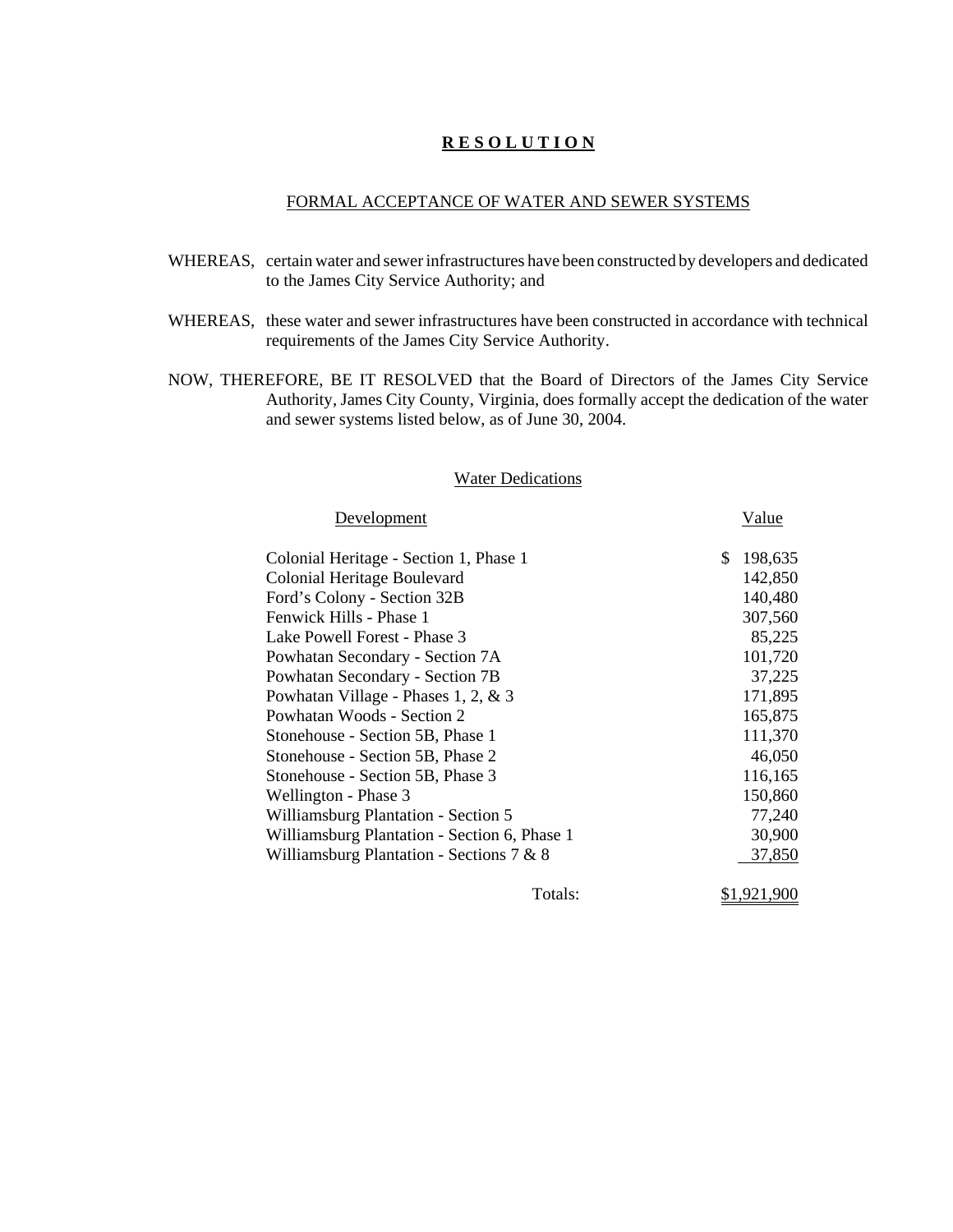# **Sewer Dedications**

| Development                                  |               | <b>Value</b>  |
|----------------------------------------------|---------------|---------------|
| Colonial Heritage - Section 1, Phase 1       |               | \$<br>318,226 |
| Colonial Heritage Boulevard                  |               | 126,750       |
| Ford's Colony - Section 32B                  |               | 185,673       |
| Fenwick Hills - Phase 1                      |               | 604,416       |
| Lake Powell Forest - Phase 3                 |               | 126,064       |
| Powhatan Secondary - Section 7A              |               | 173,750       |
| Powhatan Secondary - Section 7B              |               | 44,419        |
| Powhatan Village - Phases 1, 2, & 3          |               | 196,480       |
| Powhatan Woods - Section 2                   |               | 225,182       |
| Stonehouse - Section 5B, Phase 1             |               | 446,348       |
| Stonehouse - Section 5B, Phase 2             |               | 57,680        |
| Stonehouse - Section 5B, Phase 3             |               | 70,779        |
| Wallace Warehouse                            |               | 5,790         |
| Wellington - Phase 3                         |               | 249,025       |
| <b>Williamsburg Plantation - Section 5</b>   |               | 109,934       |
| Williamsburg Plantation - Section 6, Phase 1 |               | 84,307        |
| Williamsburg Plantation - Sections $7 & 8$   |               | 107,967       |
|                                              | Total - Sewer | \$3,132,790   |

Jay T. Harrison, Sr. Chairman, Board of Directors

\_\_\_\_\_\_\_\_\_\_\_\_\_\_\_\_\_\_\_\_\_\_\_\_\_\_\_\_\_\_\_\_\_

ATTEST:

Sanford B. Wanner Secretary to the Board

\_\_\_\_\_\_\_\_\_\_\_\_\_\_\_\_\_\_\_\_\_\_\_\_\_\_\_\_\_\_\_\_

Adopted by the Board of Directors of the James City Service Authority, James City County, Virginia, this 27th day of July, 2004.

acceptance3.res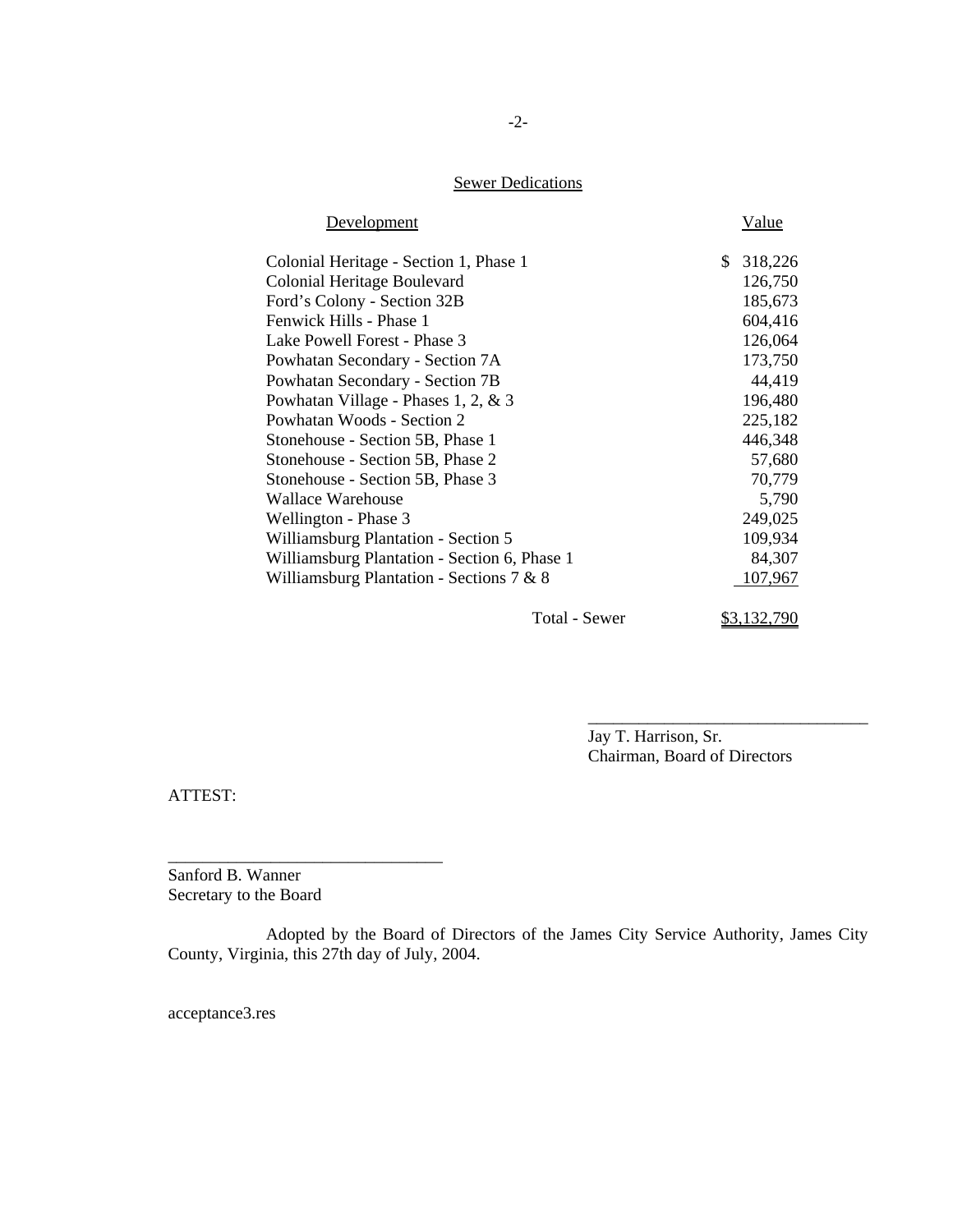| DATE:           | July 27, 2004                                                                                                  |  |  |
|-----------------|----------------------------------------------------------------------------------------------------------------|--|--|
| TO:             | The Board of Directors                                                                                         |  |  |
| FROM:           | Danny W. Poe, P.E., Chief Engineer - Wastewater                                                                |  |  |
| <b>SUBJECT:</b> | Contract Modifications to Contract K00-083, JCSA Lift Station 1-2 Replacement and<br>Powhatan Creek Force Main |  |  |

l

The James City Service Authority (JCSA) Lift Station 1-2 Replacement and Powhatan Creek Force Main project were initiated in conjunction with the Hampton Roads Sanitation District (HRSD) Monticello Avenue Interceptor Force Main project, in response to the planned development within the contributory sewershed. JCSA coordinated closely with HRSD to design and construct both projects simultaneously because they are interdependent. Additionally, once wastewater flows reach a certain threshold, HRSD has agreed to take ownership of Lift Station 1-2 and the Powhatan Creek force main. Consequently, the lift station and force main had to be designed and constructed to meet HRSD standards. One engineering firm, Michael Baker Jr., Inc., was selected to design both the HRSD and JCSA projects under separate contracts. This resulted in very favorable design and construction administration fees for both parties.

However, as design progressed, a more efficient and environmentally friendly alternative force main alignment was developed, and pipe corrosion protection measures, easement plats, and soils analysis were required, increasing the amount of work associated with the original scope of services. To date, the HRSD Monticello Interceptor Force Main project is complete, the Powhatan Creek Force Main (actually located in the Greensprings Plantation Drive corridor) is complete, and the Lift Station 1-2 replacement project is 88 percent complete.

The attached resolution authorizes the County Administrator to execute a contract change order for the design and construction administration contract with Michael Baker Jr., Inc., for the JCSA Lift Station 1-2 Replacement and Powhatan Creek Force Main project. This is necessary because the design and construction administrative services have exceeded the original Scope of Services included in our contract. When change orders individually or collectively exceed either 25 percent of the original contract amount or \$50,000, whichever is greater, Board approval is required. Five previous change orders have been processed totaling \$49,496. A sixth change order is pending in the amount of \$5,760, which will bring the total to \$55,256.

Sufficient funds exist in the budget to accommodate these additional services. A summary of the change orders to date follows:

| <b>CO No.</b> | Amount   | <b>Brief Description</b>                                                                                                                                                                                                                                   |
|---------------|----------|------------------------------------------------------------------------------------------------------------------------------------------------------------------------------------------------------------------------------------------------------------|
|               | \$1,800  | Geotechnical services to identify soil bearing capacities at the pump station<br>site.                                                                                                                                                                     |
| 2             | \$16,274 | Additional engineering services to survey, map, and design the 20-inch force<br>main along the revised alignment in the Greensprings Plantation Drive<br>corridor instead of the environmentally sensitive Powhatan Creek corridor<br>originally proposed. |
|               | \$3,080  | Preparation of plats for the pump station property transfer from James City<br>County to JCSA and easements for the force main.                                                                                                                            |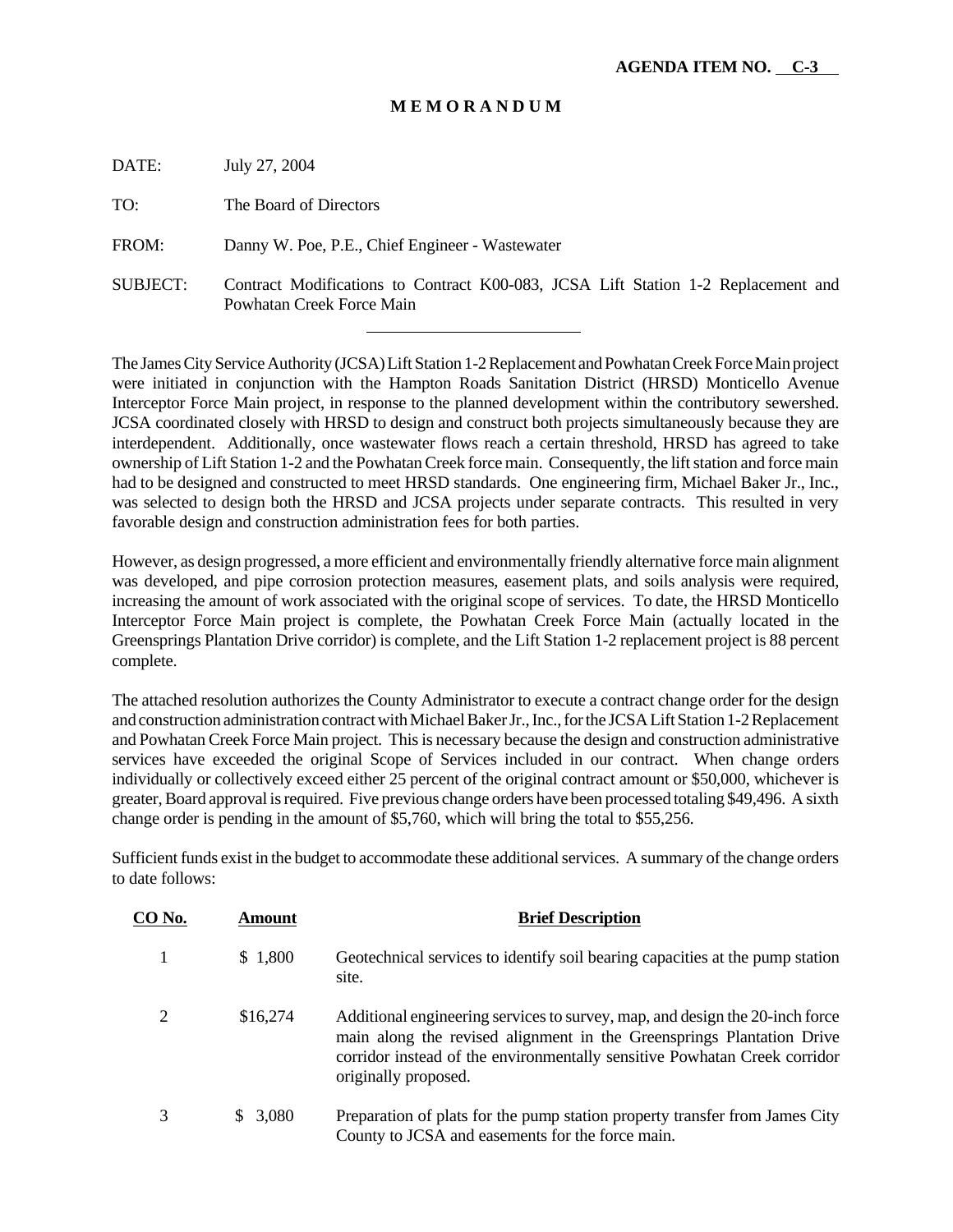Contract Modifications to Contract K00-083, JCSA Lift Station 1-2 Replacement and Powhatan Creek Force Main July 27, 2004 Page 2

|   | 00<br><sup>\$</sup> | Structural design modification to the pump station at JCSA's request.                                                                                                                                                                                                                                                                                       |
|---|---------------------|-------------------------------------------------------------------------------------------------------------------------------------------------------------------------------------------------------------------------------------------------------------------------------------------------------------------------------------------------------------|
|   | \$27,842            | Miscellaneous services to include force main corrosion-control design and<br>testing, additional architectural services to improve the pump station<br>aesthetics, additional site plan approval effort, force main directional drill<br>alternative analysis, and additional construction phase engineering and<br>inspection services for the force main. |
| 6 | \$5,760             | Additional construction administration and inspection services relating to the<br>pump station as a result of the contractor's five-month delinquency in<br>completing construction.                                                                                                                                                                        |

Staff recommends approval of the attached resolution.

\_\_\_\_\_\_\_\_\_\_\_\_\_\_\_\_\_\_\_\_\_\_\_\_\_\_\_\_\_\_\_\_\_ Danny W. Poe, P.E.

CONCUR:

Larry M. Foster

\_\_\_\_\_\_\_\_\_\_\_\_\_\_\_\_\_\_\_\_\_\_\_\_\_\_\_\_\_\_\_\_\_

DWP/adw k00083.mem

Attachment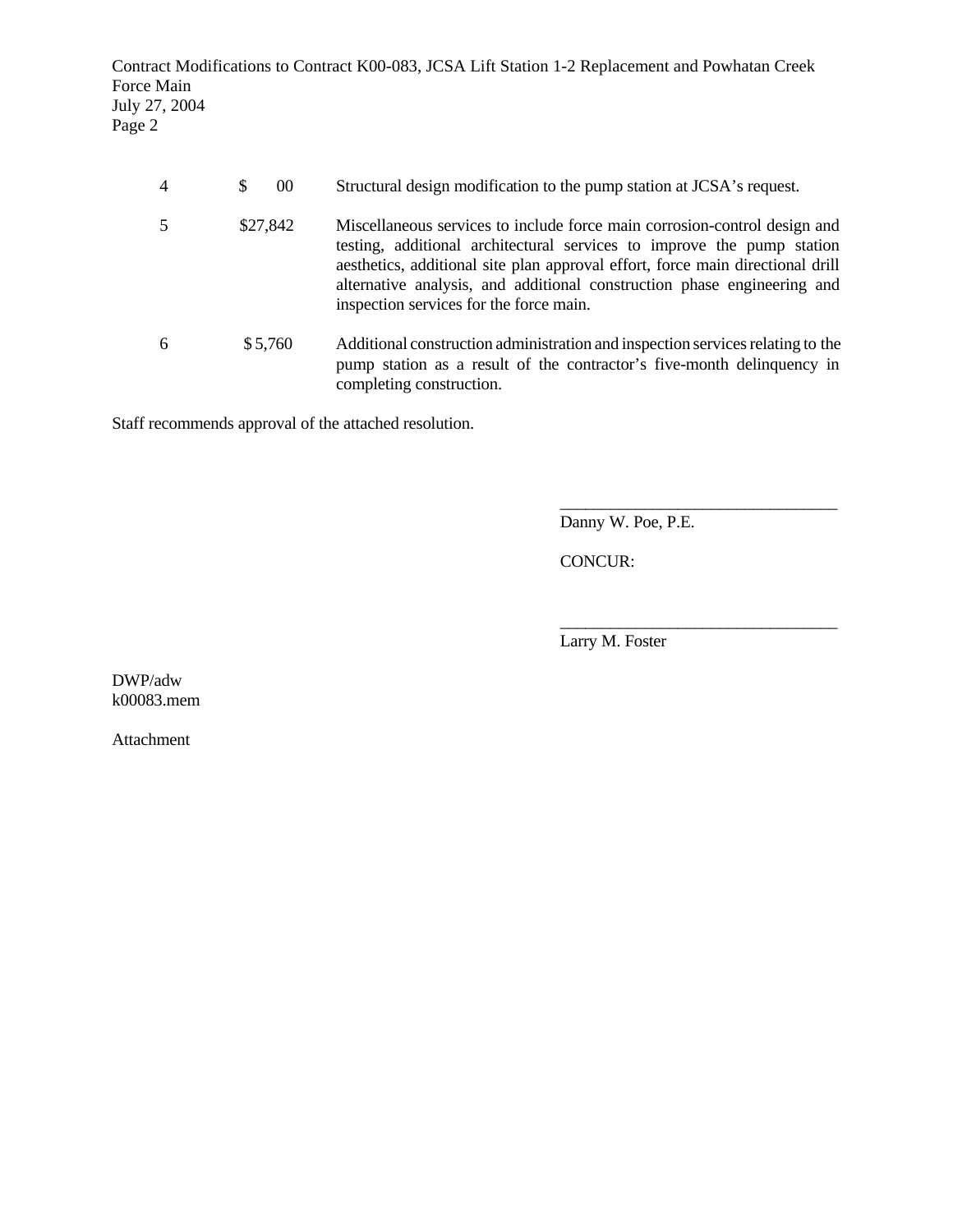### CONTRACT MODIFICATION TO CONTRACT K00-083

#### JCSA LIFT STATION 1-2 REPLACEMENT AND POWHATAN CREEK FORCE MAIN

- WHEREAS, the County's Purchasing Policy requires the Board of Directors approval for contract changes that exceed 25 percent of any existing contract, or \$50,000, whichever is greater; and
- WHEREAS, changes that exceed the stated threshold are necessary to provide the required design and construction administrative services under Contract K00-083 with Michael Baker Jr., Inc.
- NOW, THEREFORE, BE IT RESOLVED by the Board of Directors of the James City Service Authority, James City County, Virginia, hereby authorizes the County Administrator or his designee to execute the necessary contract change document for additional construction administrative and inspection services for the Lift Station 1-2 Replacement and Powhatan Creek Force Main project, in the total amount of \$5,760. This brings the total of all change orders for the project to \$55,256.

Jay T. Harrison, Sr. Chairman, Board of Directors

\_\_\_\_\_\_\_\_\_\_\_\_\_\_\_\_\_\_\_\_\_\_\_\_\_\_\_\_\_\_\_\_\_\_\_\_

ATTEST:

Sanford B. Wanner Secretary to the Board

\_\_\_\_\_\_\_\_\_\_\_\_\_\_\_\_\_\_\_\_\_\_\_\_\_\_\_\_\_\_\_\_

Adopted by the Board of Directors of the James City Service Authority, James City County, Virginia, this 27th day of July, 2004.

k00083.res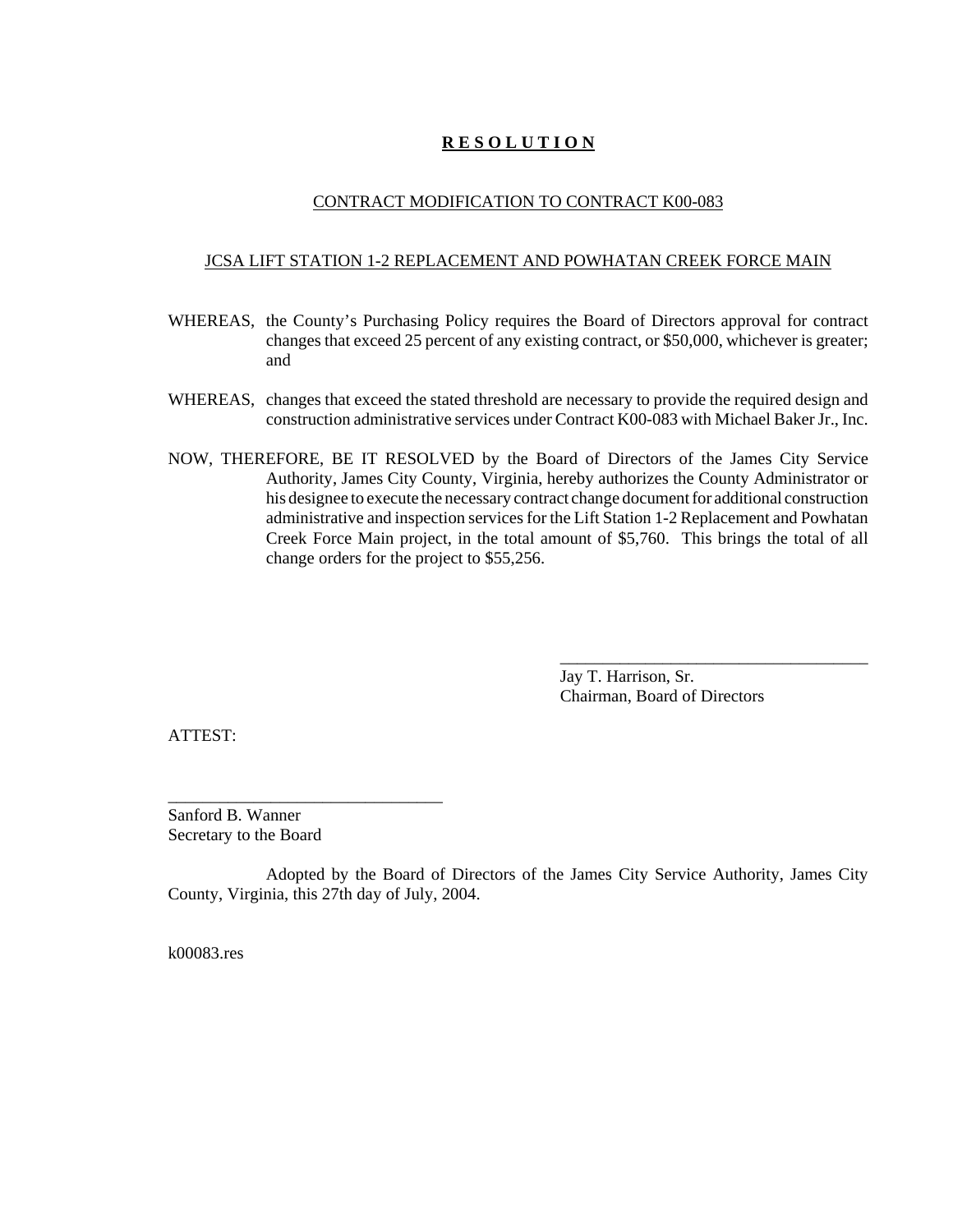| DATE:           | July 27, 2004                                                                                                                        |
|-----------------|--------------------------------------------------------------------------------------------------------------------------------------|
| TO:             | The Board of Directors                                                                                                               |
| FROM:           | Larry M. Foster, General Manager, James City Service Authority                                                                       |
| <b>SUBJECT:</b> | Authorization to Sell Property - 303 St. George's Boulevard (St. George's Hundred) and 1899<br>Jamestown Road (Cardinal Acres Drive) |
|                 |                                                                                                                                      |

The James City Service Authority (JCSA) owns two parcels of property located at 303 St. George's Boulevard (St. George's Hundred) and 1899 Jamestown Road (Cardinal Acres Drive). Maps depicting the parcels are attached. The two parcels had water production facilities located upon them that have been demolished. Both parcels are located in established residential neighborhoods.

The County's Real Estate Assessment Office has appraised the properties at 303 St. George's Boulevard for \$32,000. In addition, the property located at 1899 Jamestown Road (Cardinal Acres Drive) has been appraised for \$20,000. The JCSA has not identified a future use for the property.

While not required, this meeting has been advertised as a public hearing on the sale of the two parcels. After receiving public comment, staff recommends that the Board approve the attached resolution authorizing the sale of the property.

Larry M. Foster

\_\_\_\_\_\_\_\_\_\_\_\_\_\_\_\_\_\_\_\_\_\_\_\_\_\_\_\_\_\_\_\_\_

LMF/gs parcelsale.mem

Attachments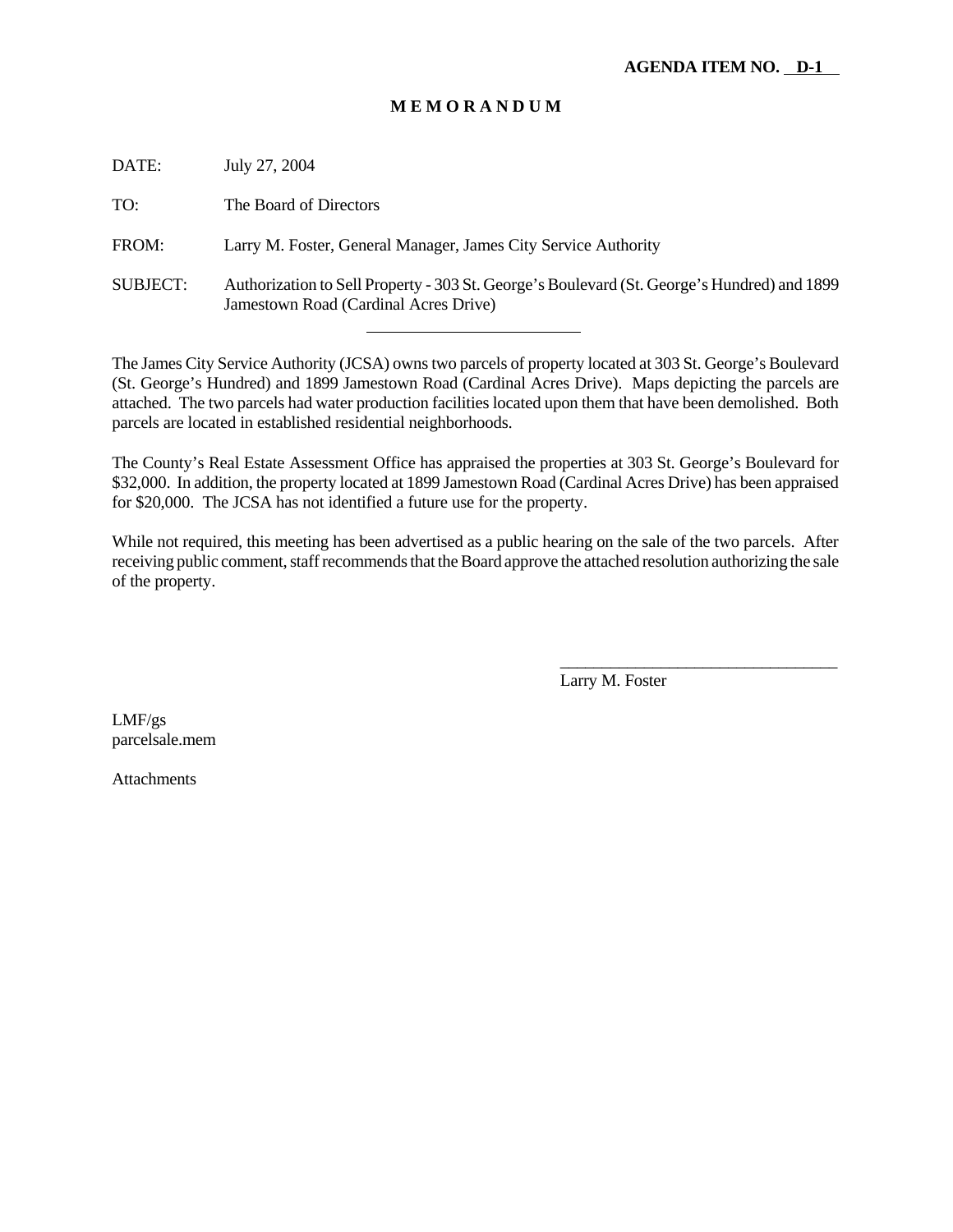### AUTHORIZATION TO SELL PROPERTY -

#### 303 ST. GEORGE'S BOULEVARD (ST. GEORGE'S HUNDRED) AND

#### 1899 JAMESTOWN ROAD (CARDINAL ACRES DRIVE)

- WHEREAS, the James City Service Authority (JCSA) has identified two parcels of property located at 303 St. George's Boulevard (St. George's Hundred) and 1899 Jamestown Road (Cardinal Acres Drive) that were previously used as water production facilities that are no longer in use; and
- WHEREAS, the water production facilities that were located on the parcels have been demolished and no future use of the property has been identified.
- NOW, THEREFORE, BE IT RESOLVED that the Board of Directors of the James City Service Authority, James City County, Virginia, approves of the sale of the property with said property being sold for at least 90 percent of the appraised value as determined by the Office of Real Estate Assessment, and that the General Manager of the James City Service Authority is authorized to sign the appropriate documents associated with the sale of the two parcels.

Jay T. Harrison, Sr. Chairman, Board of Directors

\_\_\_\_\_\_\_\_\_\_\_\_\_\_\_\_\_\_\_\_\_\_\_\_\_\_\_\_\_\_\_\_\_\_\_\_

ATTEST:

Sanford B. Wanner Secretary to the Board

\_\_\_\_\_\_\_\_\_\_\_\_\_\_\_\_\_\_\_\_\_\_\_\_\_\_\_\_\_\_\_\_

Adopted by the Board of Directors of the James City Service Authority, James City County, Virginia, this 27th day of July, 2004.

parcelsale.res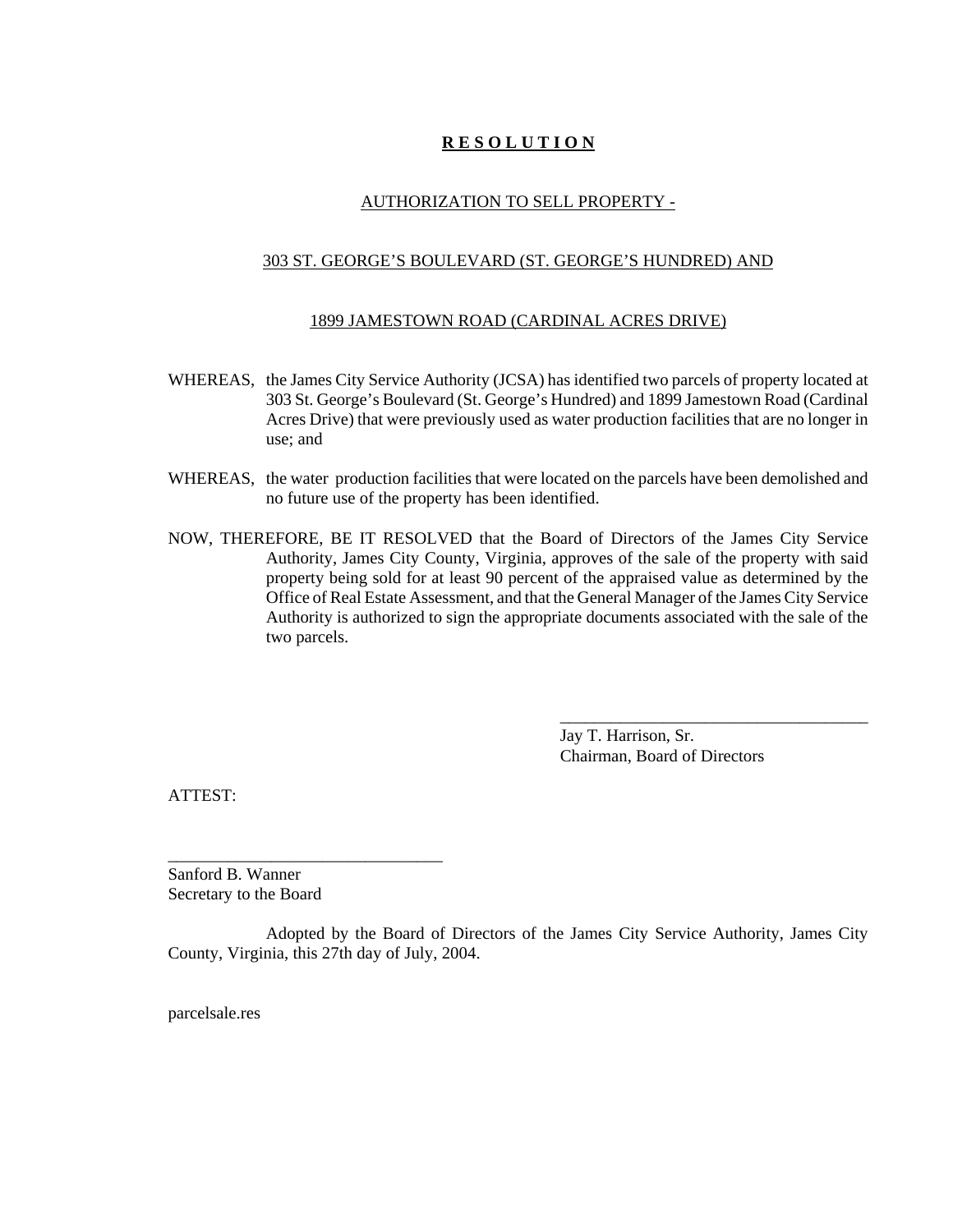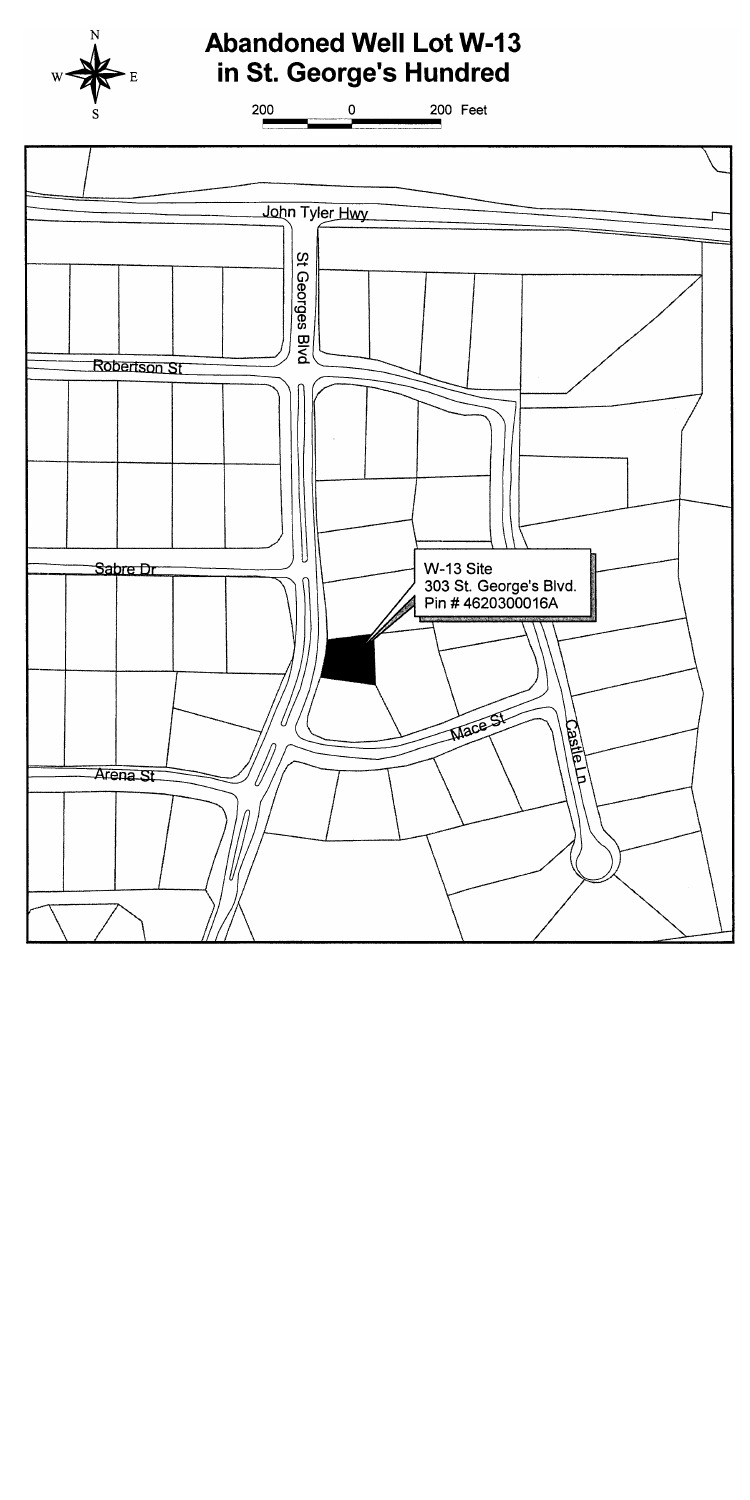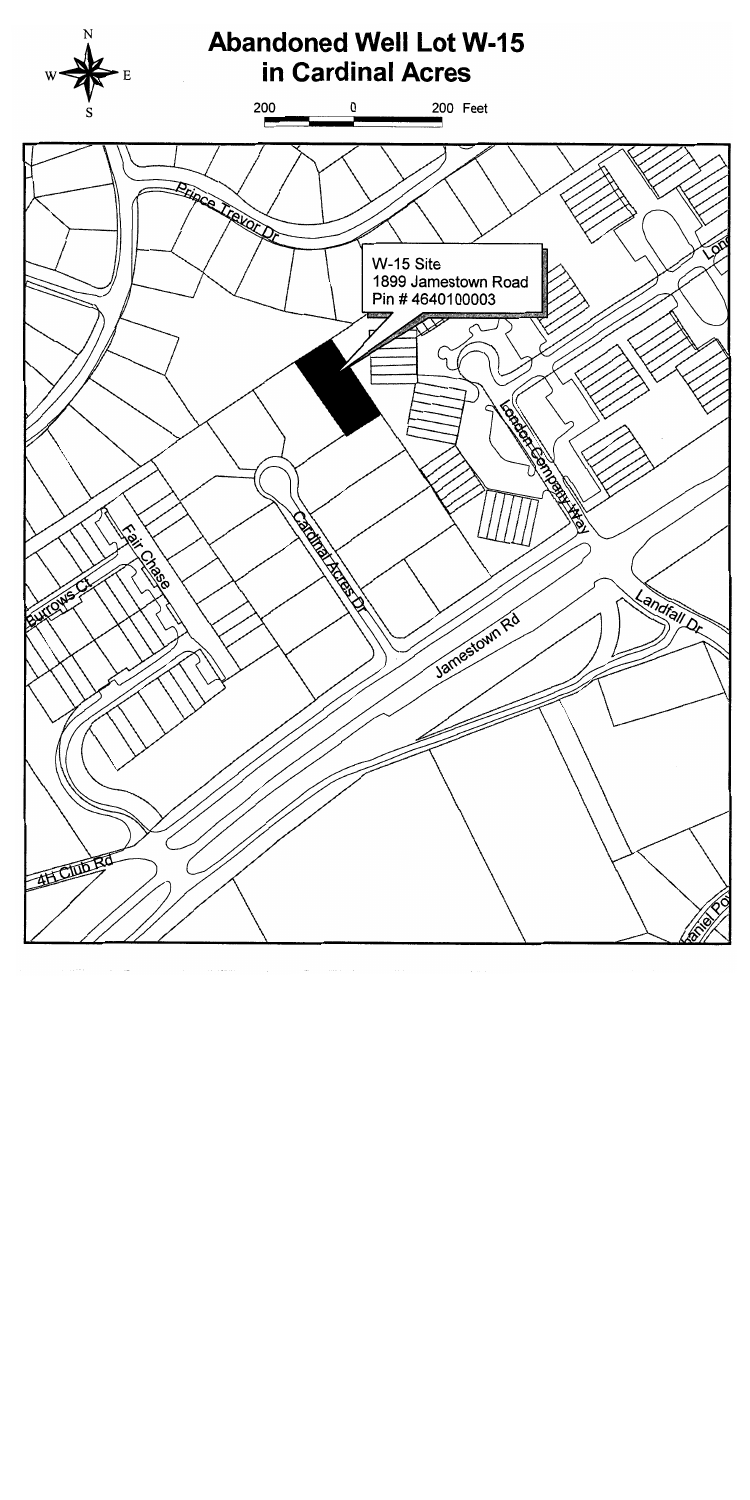| DATE:           | July 27, 2004                                                                                               |
|-----------------|-------------------------------------------------------------------------------------------------------------|
| TO:             | The Board of Directors                                                                                      |
| FROM:           | Larry M. Foster, General Manager, James City Service Authority<br>Leo Rogers, Acting County Attorney        |
| <b>SUBJECT:</b> | Amendment to the Regulations Governing Utility Service - Independent Water Systems<br><b>Connection Fee</b> |
|                 |                                                                                                             |

This meeting has been advertised as a public hearing to receive public comment on a proposal to amend the James City Service Authority's (JCSA) Regulations Governing Utility Service to allow for the assessment of an Independent Water System Connection Fee. When originally discussed, the fee was referred to as a Rate Equalization Fund fee. As the discussion progressed, staff determined that a more appropriate term for the fee is Independent Water System Connection Fee.

Over the past several years, it became increasingly evident that the JCSA was experiencing a substantial financial deficit on the operation and maintenance of independent water systems. Consequently, the JCSA commissioned Municipal & Financial Services Group (MFSG) in the Fall of 2003 to study the matter. MFSG confirmed that the costs to operate the six independent water systems owned by the JCSA exceed the revenues generated. This deficit is subsidized by the customers served by the Central Water System. MFSG recommended a fee of \$4,000 per lot or residential unit ("lot") for any lots created in the future in order to address the issue of the deficits experienced by lots served by independent water systems. At a Work Session held on December 16, 2003, the Board agreed in concept to impose such a fee.

Section 19-57 of the County's Subdivision Ordinance requires that the developer of any major development (six lots or more) install a water system to serve the development and upon completion turn the water system over to the JCSA. This requirement was incorporated into the Subdivision Ordinance to promote the health, safety, and welfare of the community and the County by: 1) ensuring that an adequate water supply with a qualified dependable operator is available for the homes served by the water system; 2) ensuring an adequate and dependable flow of water to provide fire protection; 3) providing a level of protection to the aquifer supporting the JCSA's and County's efforts to safeguard the groundwater system; and 4) precluding the JCSA and County from having to incur the expense of retrofitting a neighborhood with a public water system should a private water system or private wells fail to serve the homes. In the late 1970s, the County incurred significant expense constructing water lines to serve the Sandhill neighborhood after several of the private wells serving individual homes failed.

While different options have been discussed, staff recommends a \$4,000 per lot Independent Water System Connection Fee. At its meeting on January 27, 2004, the Board decided that the fee should be imposed at the time the JCSA accepts the dedication of the facilities of the independent system. This is the point at which the JCSA actually begins incurring expenses related to operating the system and connections will typically begin shortly thereafter.

Should the independent water system be connected to the Central Water System, staff recommends funds being held in the dedicated account be used to pay the construction costs to connect to the Central Water System. Any remaining monies would continue in the fund and be used as needed to offset operating costs of other independent systems.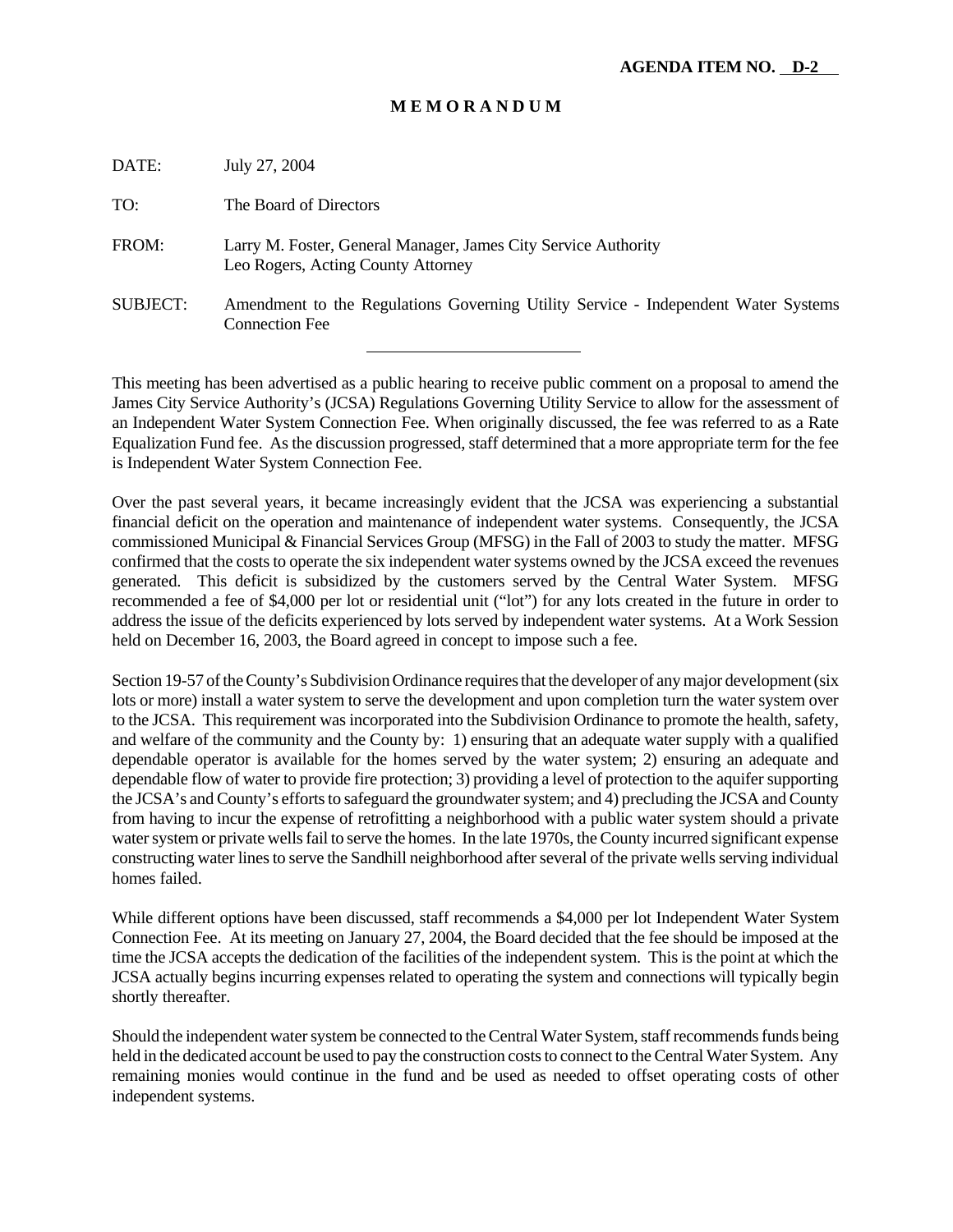Amendment to the Regulations Governing Utility Service - Independent Water Systems Connection Fee July 27, 2004 Page 2

Staff's position is consistent with the JCSA imposing a uniform connection fee for all users of an independent water system. The connection fee of \$4,000 per lot was determined based on the additional JCSA costs for collectively operating all independent water systems. All connection fees are to be set aside in an account for the JCSA to provide service to independent water systems. As such, staff believes that the funds in this account will have a collective rather than individual purpose.

It has come to the attention of the JCSA that Delegate G. Glenn Oder requested an opinion from the Attorney General's Office on the legal authority of the JCSA imposing the Independent Water System Connection Fee as proposed. By a letter dated June 10, 2004, Delegate Oder received an opinion from the Chief of the Opinions Section at the Attorney General's Office confirming the JCSA's authority to impose the proposed fee. A copy of that opinion is included in the Board's Reading Folder.

Staff recommends, after receipt of public comment, approval of the attached resolution amending the JCSA's Regulations Governing Utility Service by establishing a \$4,000 Independent Water System Connection Fee for each lot of a residential development requiring an independent water system and incorporating the provisions discussed above.

Larry M. Foster

\_\_\_\_\_\_\_\_\_\_\_\_\_\_\_\_\_\_\_\_\_\_\_\_\_\_\_\_\_\_\_\_\_

\_\_\_\_\_\_\_\_\_\_\_\_\_\_\_\_\_\_\_\_\_\_\_\_\_\_\_\_\_\_\_\_\_

Leo P. Rogers

LMF/LCR/gb indepwtrfee3.mem

Attachment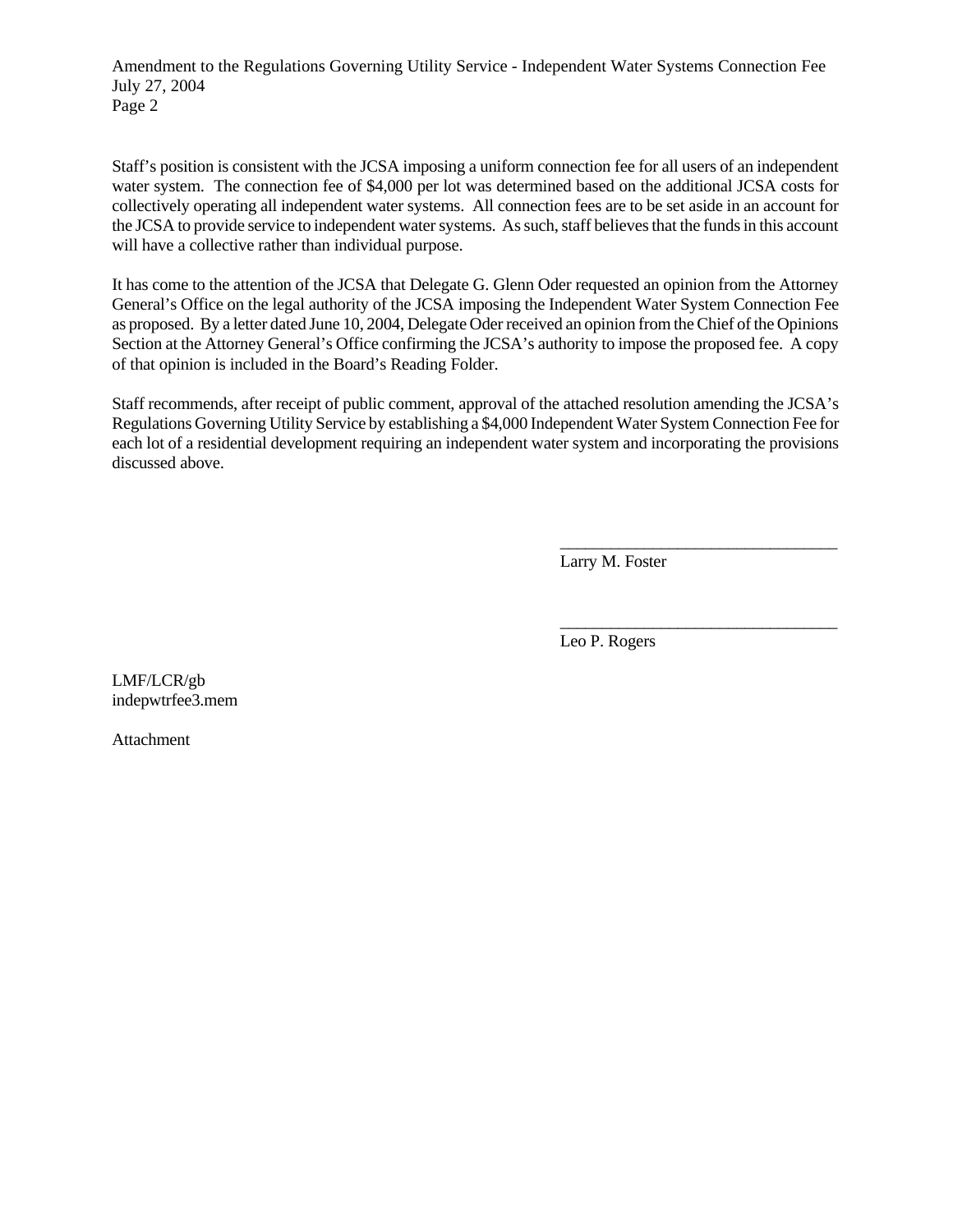#### AMENDMENT TO THE REGULATIONS GOVERNING UTILITY SERVICE -

#### INDEPENDENT WATER SYSTEMS CONNECTION FEE

- WHEREAS, on December 16, 2003, staff and consultants presented the Board of Directors with a Cost of Service Study prepared by Municipal & Financial Services Group (MFSG) demonstrating that the costs to operate exceeded revenues for the six Independent Water Systems owned by the James City Service Authority (JCSA); and
- WHEREAS, MFSG recommended the establishment of a fee on water connections, serving new Independent Water Systems, the proceeds of which as well as any investment income would be used to offset the costs of operating the Independent Water Systems established after August 1, 2004; and
- WHEREAS, MFSG determined that a fee of \$4,000 per connection is necessary to offset the costs over revenues for Independent Water Systems; and
- WHEREAS, the proceeds from the connection fee will be deposited in a dedicated Independent Water System Fee Account and used to offset the operating deficit of the water system; and
- WHEREAS, Section 15.2-5136 (G) of the Code of Virginia requires that a public hearing be conducted on any proposal to implement or increase an existing water fee; and
- WHEREAS, the notice of public hearing, to be held on July 27, 2004, appeared in the May 15 and 24, 2004, in the *Daily Press*; and
- WHEREAS, by a letter dated June 10, 2004, the Attorney General's Office issued an opinion confirming the authority of the JCSA to impose an Independent Water System Connection Fee; and
- WHEREAS, the JCSA proposes to amend the Regulations Governing Utility Service in order to promote the health, safety, and welfare of the community and the County by: 1) ensuring that an adequate water supply with a qualified dependable operator is available for the homes served by the water system; 2) ensuring an adequate and dependable flow of water to provide fire protection; 3) providing a level of protection to the aquifer supporting the JCSA's and County's efforts to safeguard the groundwater system; and 4) precluding the JCSA and County from having to incur the expense of retrofitting a neighborhood with a public water system should a private water system or private wells fail to serve the homes.
- NOW, THEREFORE, BE IT RESOLVED that the Board of Directors of the James City Service Authority, James City County, Virginia, hereby amends the James City Service Authority's Regulations Governing Utility Service by adding Section 32-D as follows:

The developer of any Independent Water System for which the development plans are submitted after August 1, 2004, in accordance with the provisions of Section 19-57, Water